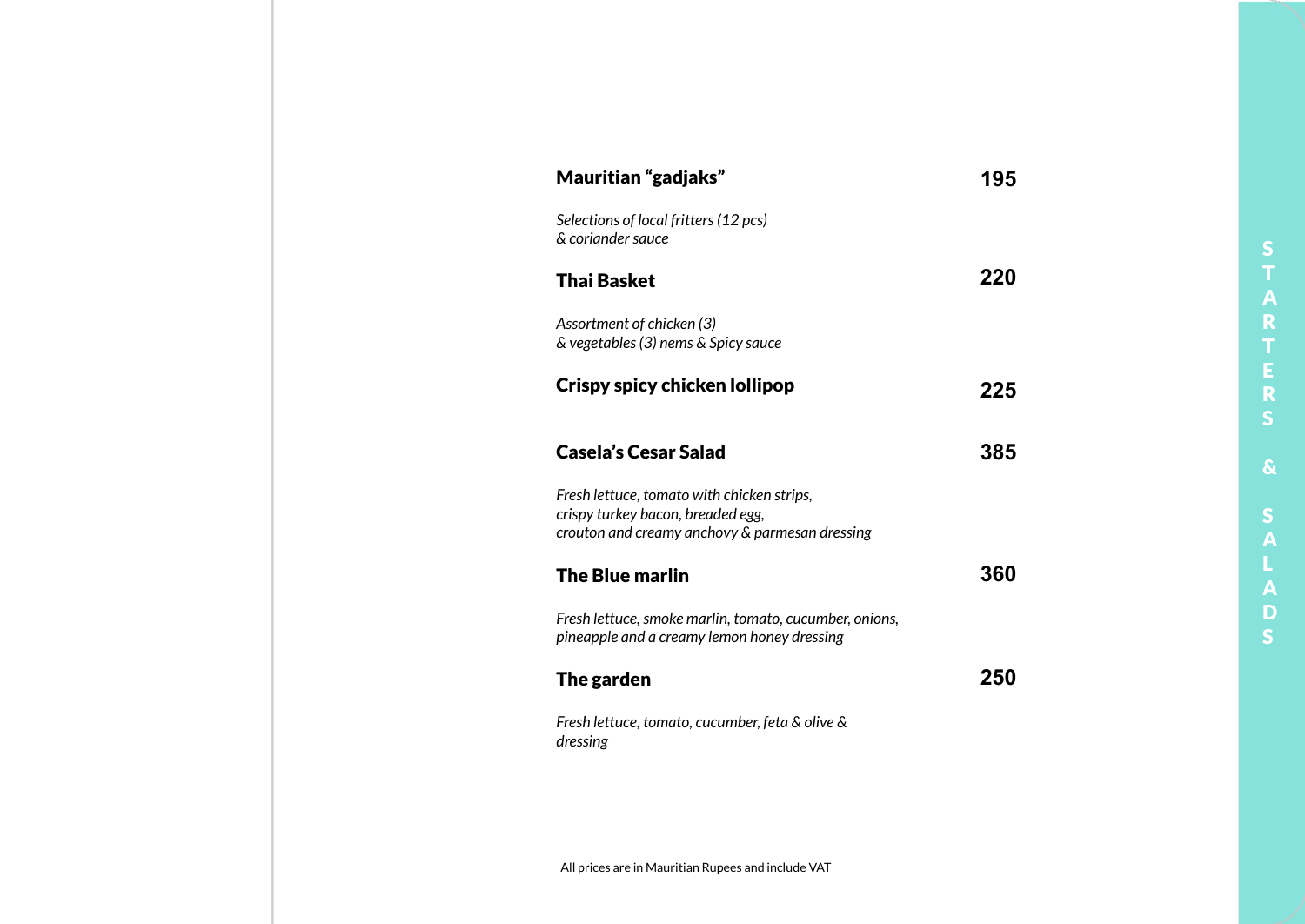| Casela hé!                                              | 425 |
|---------------------------------------------------------|-----|
| Tomato, Mauritian sausage, onions, olives & mozzarella  |     |
| <b>The Marga</b>                                        | 325 |
| Tomato, olives & mozzarella                             |     |
| <b>The Petting</b>                                      |     |
| Tomato, chicken, pineapple, olives & mozzarella         | 385 |
| <b>The Peggy</b>                                        | 385 |
| Tomato, crispy turkey bacon, olives & mozzarella        |     |
| <b>The Ocean</b>                                        |     |
| Tomato, seafood, olives & mozzarella                    | 450 |
| <b>The Monkey</b>                                       |     |
| Tomato, Smoked chicken, banana, capsicum,<br>mozzarella | 425 |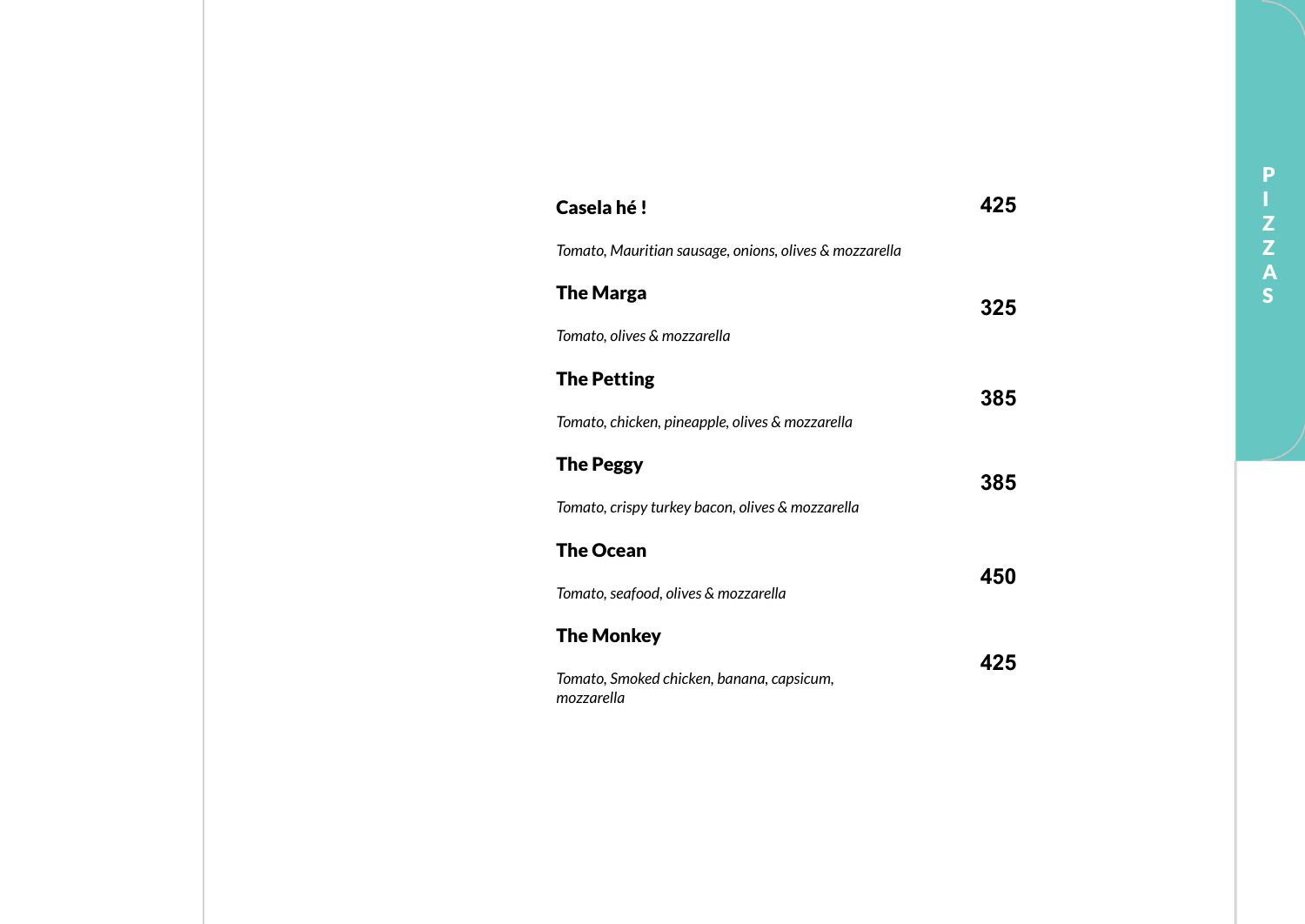| <b>The Blue bird</b>                                                                            | 45  |
|-------------------------------------------------------------------------------------------------|-----|
| Grilled beef patty, crispy turkey bacon, avocado,<br>lettuce, tomato & BBQ sauce                |     |
| <b>The Yemen</b>                                                                                | 450 |
| Grilled venison patty, crispy turkey bacon, lettuce,<br>tomato & creamy caramelised onions mayo |     |
| <b>The Chicky</b>                                                                               | 385 |
| Crispy chicken breast, lettuce, tomato, onions, creamy<br>cheesy sauce                          |     |
| Casela's hot dog                                                                                | 350 |
| Grilled boerewors, creamy avocado mayo, crispy<br>onions                                        |     |
| <b>The Garden Gourmet</b>                                                                       | 350 |
| Veggies patty, mushroom sauce, lettuce, tomato,<br>onions                                       |     |
| <b>French fries</b>                                                                             | 165 |

**BURGERS** BURGERS&HOTDOGS $\pmb{\delta}$  $\mathbf H$  $\frac{0}{T}$ D<br>O<br>G<br>S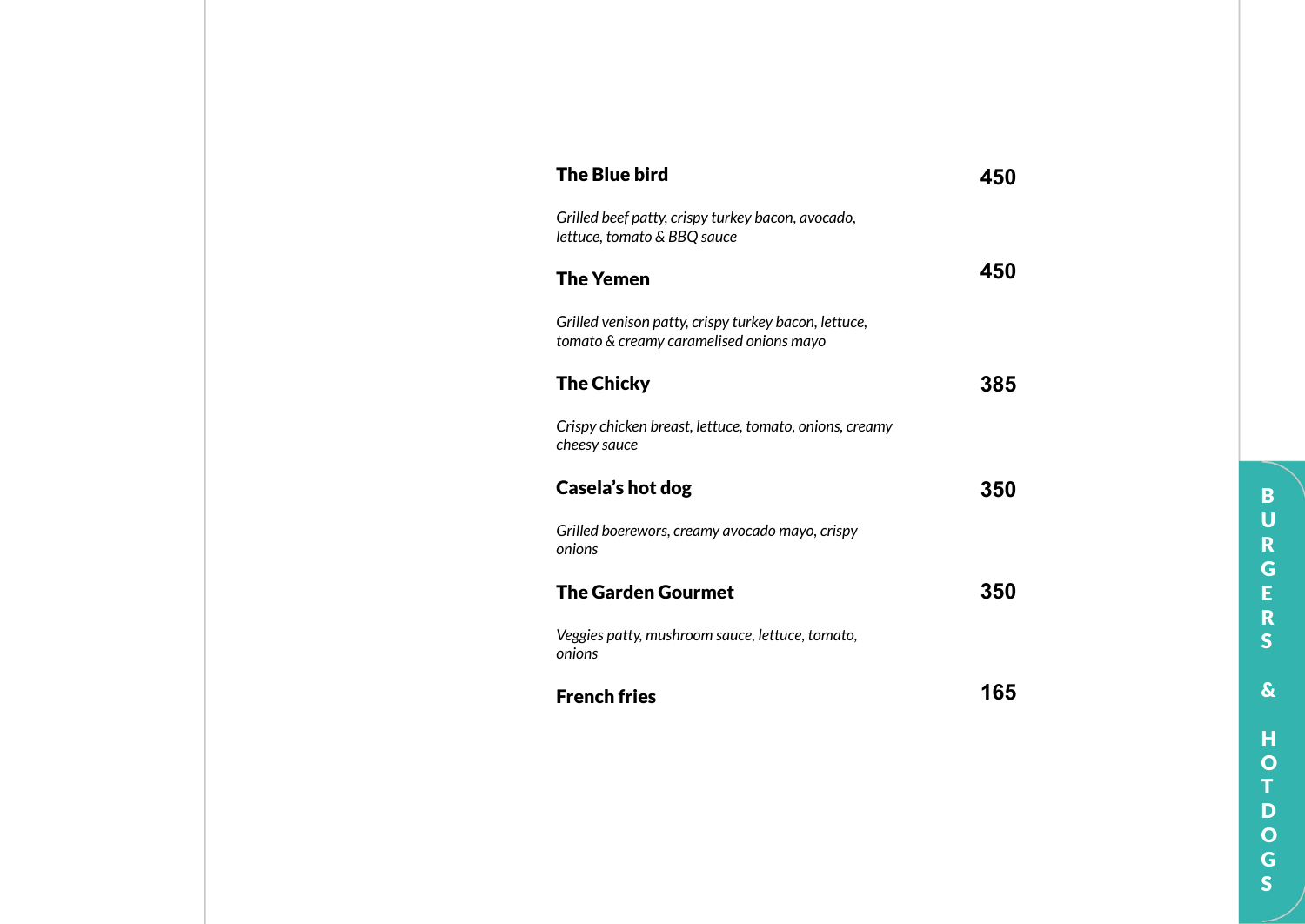| <b>Hunters wok</b><br>Sautéed venison flavoured with chili and basmati rice<br>& condiments                                                 | 375 |
|---------------------------------------------------------------------------------------------------------------------------------------------|-----|
| <b>Traditional Mauritian fried noodles</b><br>Choice of chicken or beef or veggies                                                          | 250 |
| Casela way magic bowl<br>Choice of chicken or beef or veggies                                                                               | 250 |
| Yemen venison dry curry<br>Served with basmati rice, lentils fricassée & condiments                                                         | 450 |
| <b>Wild boar civet</b><br>Served with basmati rice, lentils fricassée & condiments                                                          | 450 |
| Casela style chicken &<br>prawn curry & coconut milk<br>Served with basmati rice, lentils fricassée & condiments<br><b>Fish &amp; Chips</b> | 385 |
| Battered fish fillets served with fries & Chef's secret<br>sauce<br><b>Chicken Satay</b>                                                    | 350 |
| Juicy spiced grilled chicken,<br>flavored curry leaves rice & creamy peanut sauce                                                           | 385 |
| Yemen Kebab<br>Juicy venison skewers served with green papaya<br>and coriander salad, fries & sauce                                         | 425 |
|                                                                                                                                             |     |

FROM THE WOK

T<br>H<br>E

W<br>O<br>K

F<br>R<br>O<br>M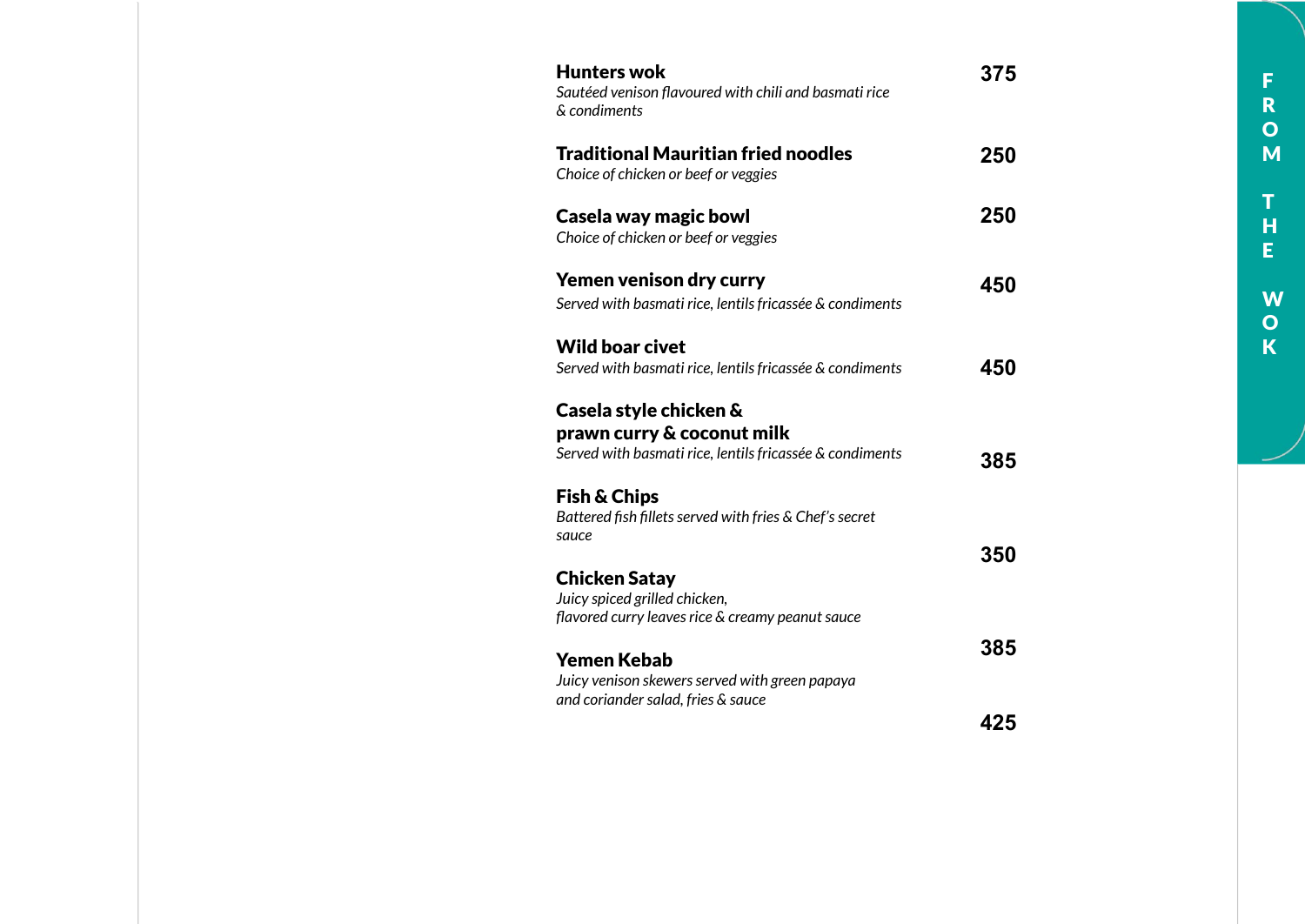| Pizza – 20cm<br>Margarita<br>Hawaiian Chicken & pineapple | 250<br>275 |
|-----------------------------------------------------------|------------|
| Kids french fries                                         | 165        |
| Crispy chicken strips & fries                             | 220        |
| <b>Cheesy Penne Pasta</b>                                 | 200        |
| <b>Grilled fish and chips</b>                             | 275        |
| Chicken bistro burger & chips                             | 285        |
| Beef bistro burger & chips                                | 285        |

NOTE: The above menu is strictly kids only(-12yrs old) Should your child suffer from any allergies,

please ask to speak to the person in charge for recommendations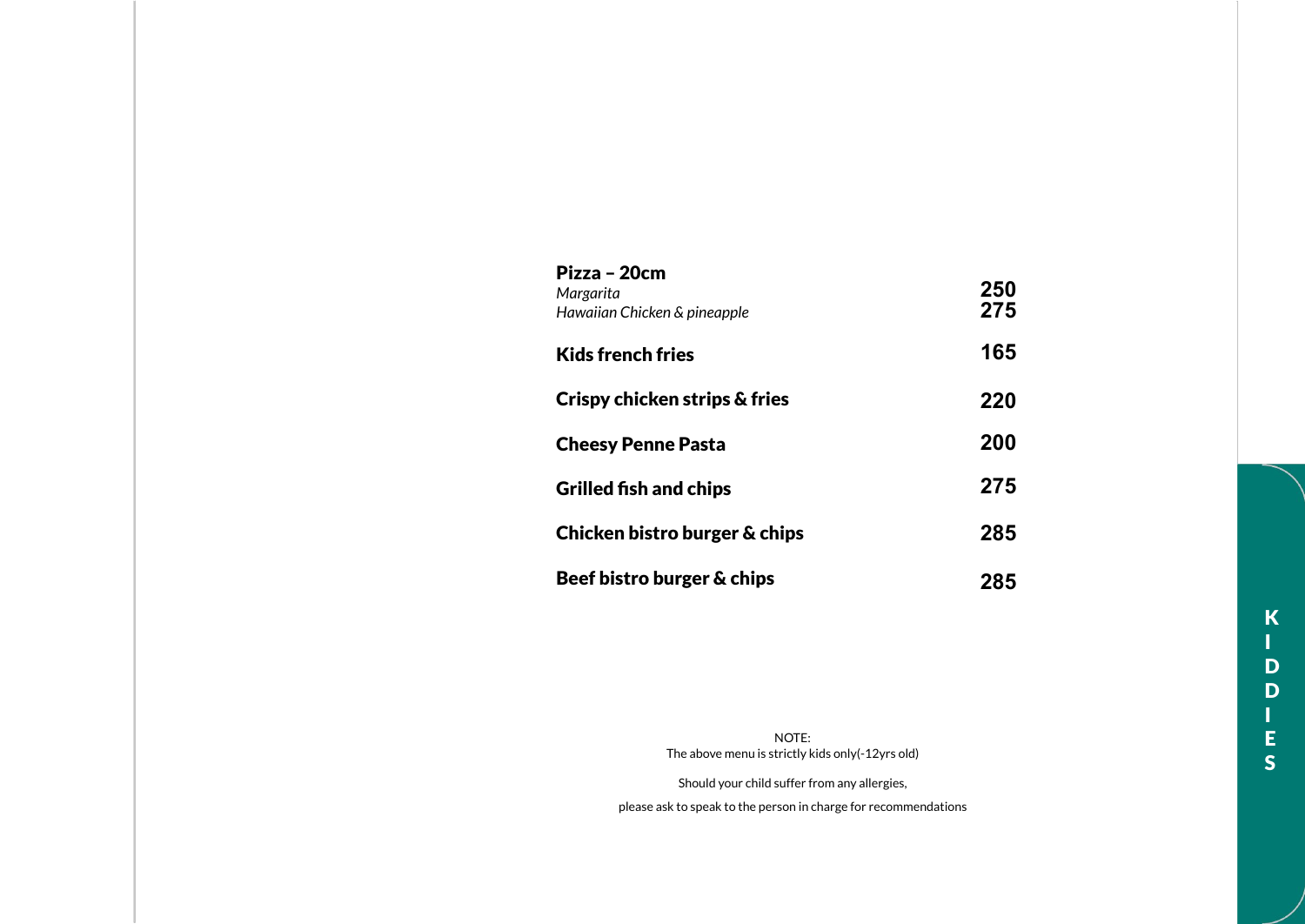| <b>Chocolat fondant</b><br>Served with vanilla ice cream (20 mins from your<br>order)        | 225 |
|----------------------------------------------------------------------------------------------|-----|
| <b>Profiterole &amp; hot chocolate sauce</b>                                                 | 225 |
| Malva pudding<br>Succulent caramelized apricot pudding served warm<br>with vanilla ice cream | 200 |
| Vanilla crème brulée                                                                         | 200 |
| <b>Casela Cup</b><br>Ice cream trio                                                          | 195 |